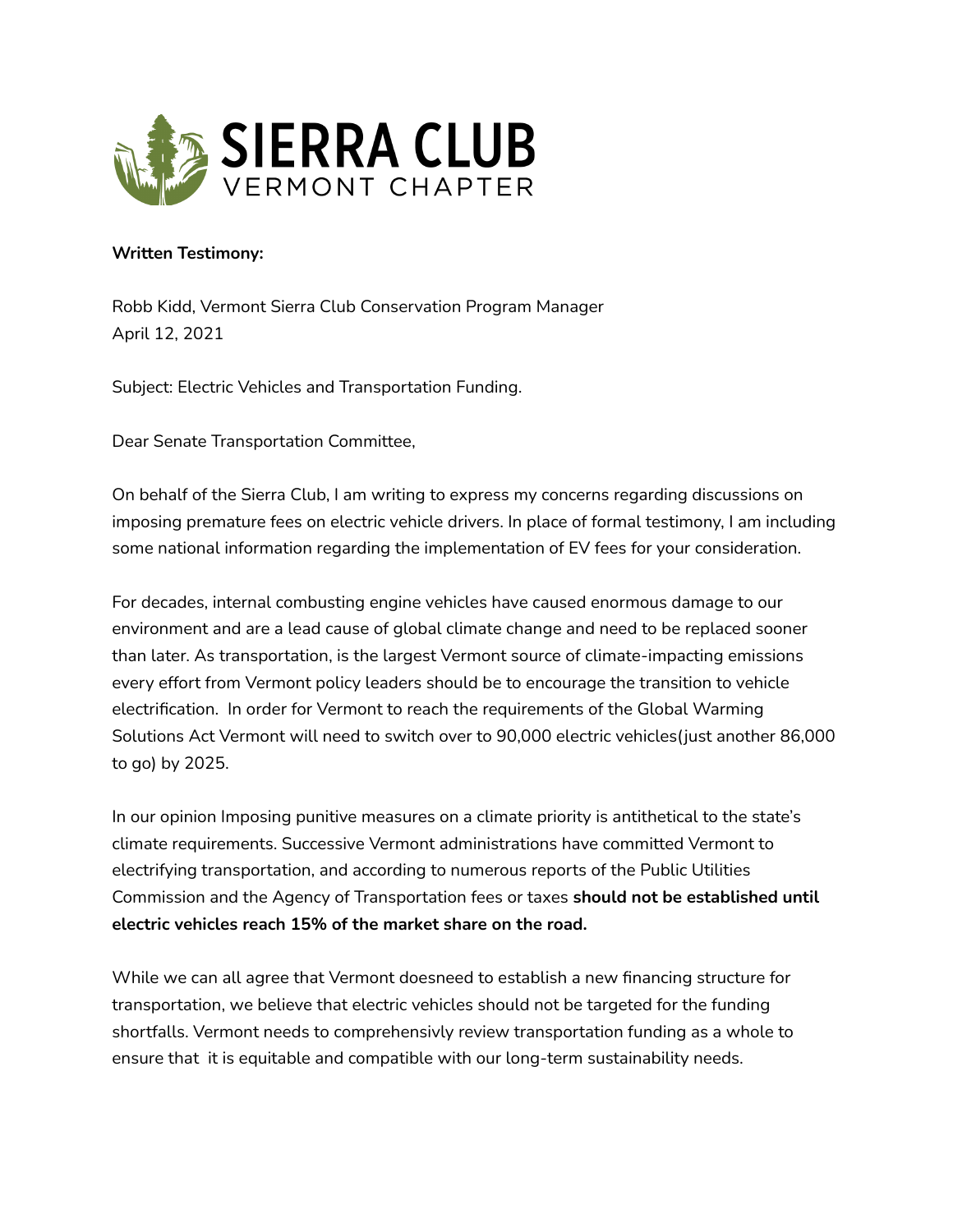At this time we hope to see the Senate further invest in electric vehicle incentives, and expand the Vermont charging network to multi-family dwellings, to the workplace, and downtowns. The benefits of going all-electric can become an economic generator while also achieving our climate requirements.

## **WHY ARE STATES IMPLEMENTING FEES ON EVS?**

Electric vehicles hurt the pockets of big oil & gas, since EVs require no oil & gas consumption. The American Legislative Exchange Council (ALEC), has proposed model [legislation](https://www.alec.org/model-policy/resolution-supporting-equal-tax-treatment-for-all-vehicles/) for their legislators to enact ev registration fees in their states to impede the adoption of EVs. They have also proposed model legislation to end all incentives and rebates for consumers.

States also need to raise revenue for infrastructure projects, such as roads, bridges, and transit. The gas tax has been a source of revenue for states to pay for their infrastructure and roads. However, the gas tax has not been indexed to inflation and the last time it was increased federally was in 1993. Internal combustion engine vehicles over time have also become more fuel-efficient, leading consumers to pay less at the pumps. Overall, this has led to a decline in revenue that the gas tax collects, leading to funding shortfalls to pay for vital infrastructure projects.

## **WHY IS AN ANNUAL EV DRIVER FEE THE WRONG SOLUTION TODAY?**

- **●** EV fees are being pushed by fossil fuel interests who are looking to line their pockets with billions of dollars by ensuring that Americans continue to stay dependent on oil.
- Many of the states where EV fees are enacted have shown to be punitive. EV drivers are being forced to pay double, triple, and quadruple the rates of what drivers of gas vehicles pay in gas taxes. For instance, in Illinois, the state senate proposed an annual EV fee of over \$1000. By contrast, a driver with a vehicle getting 30 miles per gallon would only pay \$127.43 in state gas taxes annually.
- EV registration fees in this current market do little to solve our transportation funding shortfalls. These fees prevent further adoption of EVs -- especially for low-income and underserved communities. As demand for electric vehicles grows, we should be incentivizing the switch over to cleaner vehicles to combat climate change rather than preventing that switch.
- A recent analysis by Consumer Reports shows that EV fees will not make a dent in declining revenues, generating only an average of 0.04 percent of current state highway funding, which will only increase to 0.3 percent of state highway funding by 2025.
- All drivers should be contributing equally to infrastructure projects and road usage. In fact, EV drivers already do pay. The gas tax is only a portion of revenues collected by a